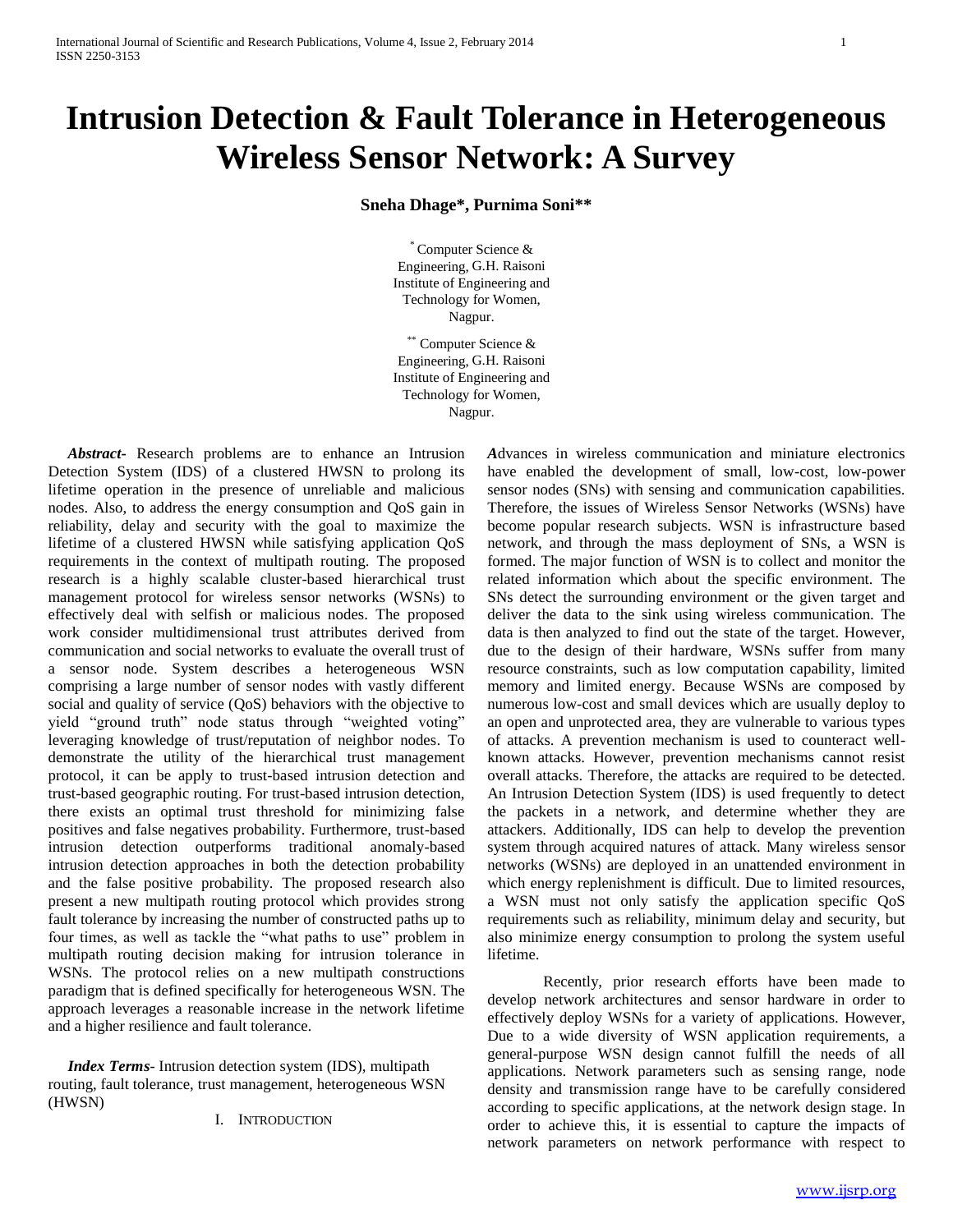application specifications. Intrusion detection (i.e., object tracking) in a WSN can be regarded as a monitoring system for detecting the intruder that is invading the network domain. Thus, it is necessary to develop the intrusion detection system (IDS) which is capable of handling more extensive malicious attacks with energy conservation mechanism to increase system lifetime.

In a WSN, there are two ways for the detection of an intruder: single-sensing detection and multiple-sensing detection. The intruder can be successfully detected by only a single sensor, in the single-sensing detection. On the other hand, in the multiplesensing detection the intruder can only be detected by multiple sensors. In some applications; the sensed information provided by a single sensor might not be adequate for recognizing the intruder, because single sensors can only sense a portion of the intruder. The intrusion detection can be analyzed according to the capability of sensors in terms of the transmission range and sensing range. In a heterogeneous WSN some sensors have a large power to achieve a longer transmission range and large sensing range. Recent studies [2], [3] demonstrated that using heterogeneous nodes can enhance performance and prolong the system lifetime. In the latter case, nodes with superior resources serve as CHs performing computationally intensive tasks while inexpensive less capable SNs are utilized mainly for sensing the environment. Thus, the heterogeneous WSN increases the detection probability for a given intrusion detection system. It is commonly believed in the research community that clustering [4], is an effective solution for achieving scalability, energy conservation, and reliability. Therefore the cluster based heterogeneous WSN can further improves the performance of the network. Cluster-based Wireless Sensor Network (CWSN) is shown in Figure 1.

Multipath routing is considered an effective mechanism for fault and intrusion tolerance to improve data communication and data delivery in WSNs. Most prior research focused on using multipath routing to improve reliability [5], [6], and to tolerate insider attacks [7].However, these studies largely ignored energy consumption which can adversely shorten the system lifetime. The research problems are to enhance an Intrusion Detection System (IDS) of a clustered HWSN to prolong its lifetime operation in the presence of unreliable and malicious nodes. Also, to address the energy consumption and QoS gain in reliability, minimum delay and security with the goal to maximize the lifetime of a clustered HWSN while satisfying application QoS requirements in the context of multipath routing. More specifically, to analyze the optimal amount of redundancy through which data are routed to a remote sink or base station in the presence of unreliable and malicious nodes, so that the data delivery success probability is maximized while maximizing the HWSN lifetime.

## II. RESEARCH ELABORATIONS

Over the past few years, many protocols exploring the energy consumption and QoS gain particularly in reliability in HWSNs have been proposed. In [8], the optimal communication range and communication mode were derived to maximize the HWSN lifetime. In [9], the authors devised intra-cluster scheduling and inter-cluster multi-hop routing schemes to maximize the network lifetime. They considered a HWSN with CH nodes having larger energy and processing capabilities than normal SNs in the network. The solution is drawn as an optimization problem to balance energy consumption across all nodes within the network

along with their roles. In either work [8], [9], no consideration was taken in to the account about the existence of malicious nodes in the network. Relative to [9] the proposed work considers heterogeneous nodes with different densities and capabilities. However, the work also considers the presence of malicious nodes and explores the tradeoff in energy consumption and QoS gain in both security and reliability to maximize the system lifetime.

Compared with existing works cited above, the proposed research work extends from [1] with considerations given to explore more extensive malicious attacks, each with different implications to energy, security and reliability, and also investigate intrusion detection and multipath routing based tolerance protocols to react to these attacks. In addition to this the proposed work also consider smart and insidious attackers which can perform more targeted attacks, capture certain nodes with high probability, alternate between benign and malicious behavior and concatenate with other attackers to avoid intrusion detection. Also to investigate the use of trust/reputation management [12], [13] to strengthen intrusion detection through "weighted voting" [14] leveraging knowledge of trust/reputation of neighbor nodes. Using weighted voting scheme in intrusion detection system (IDS) would considerably reduce the false positives (FPs) and false negatives (FNs) ratio. The accuracy is the percentage of whole traces that are determined accurately, while the efficiency indicates that the voting algorithm performs better on reducing both FP and FN ratios. The weighted voting scheme achieved 90% - 95% accuracy and 90% - 94% efficiency. The propose work also tackle the "what paths to use" problem in multipath routing decision making for intrusion tolerance in WSNs, so to maximize the system lifetime of a HWSN in the presence of unreliable and malicious nodes.



Figure 1 : Cluster-based WSN Architecture.

## III. CONCLUSION

 The proposed hierarchical dynamic trust management protocol for cluster-based wireless sensor networks, considering two aspects of trustworthiness, namely, social trust and QoS trust. The research work will include the development of a probability model utilizing various techniques to analyze the protocol performance, and validated subjective trust against objective trust obtained based on ground truth node status. Based on the protocol the algorithm for trust-based intrusion detection will be developing